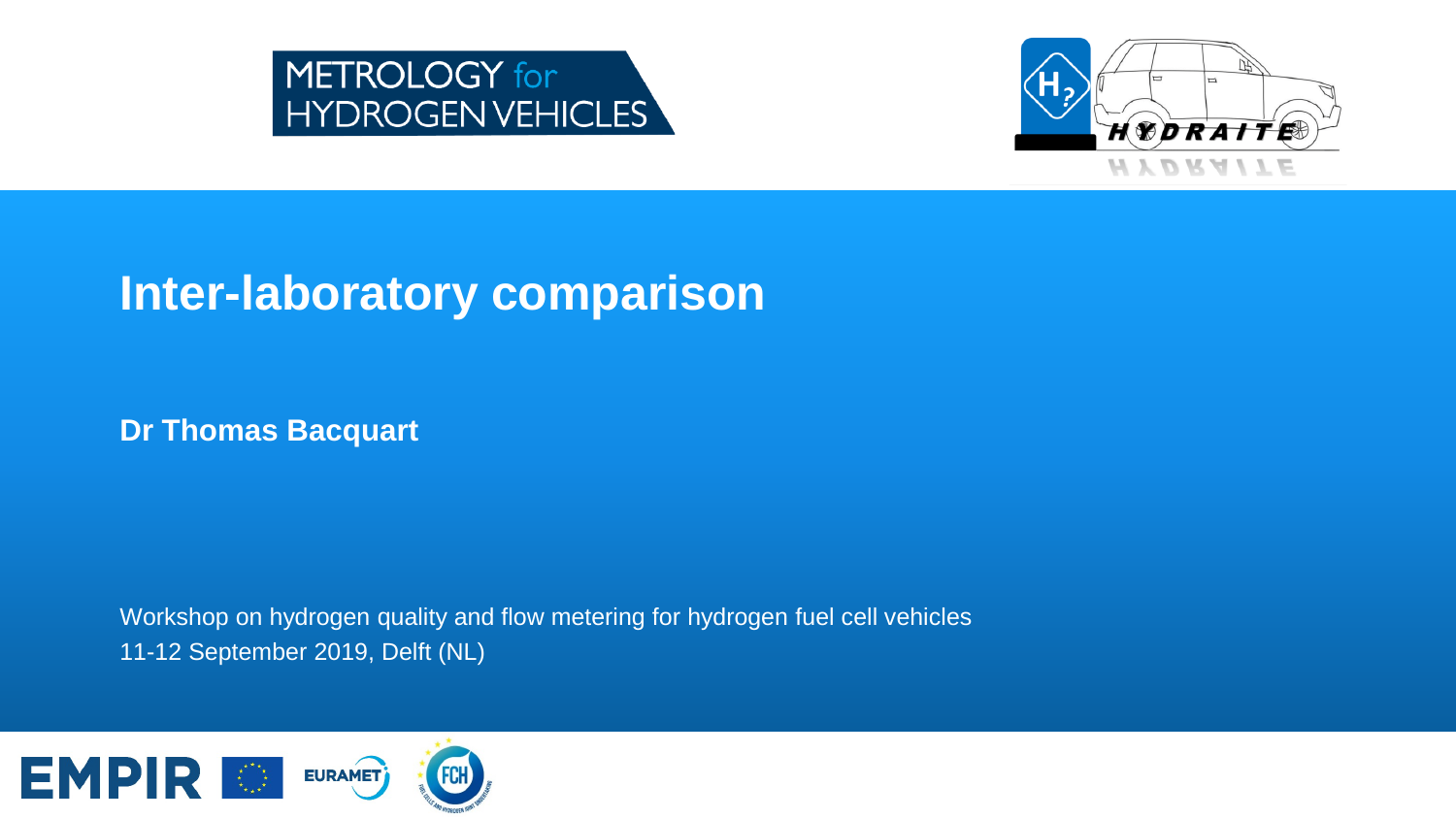### **Overview**

- What will the audience learn in this session?
- **Importance of inter-comparison**
- Options for inter-comparison
- **EX Challenges with inter-comparison in hydrogen fuel quality**



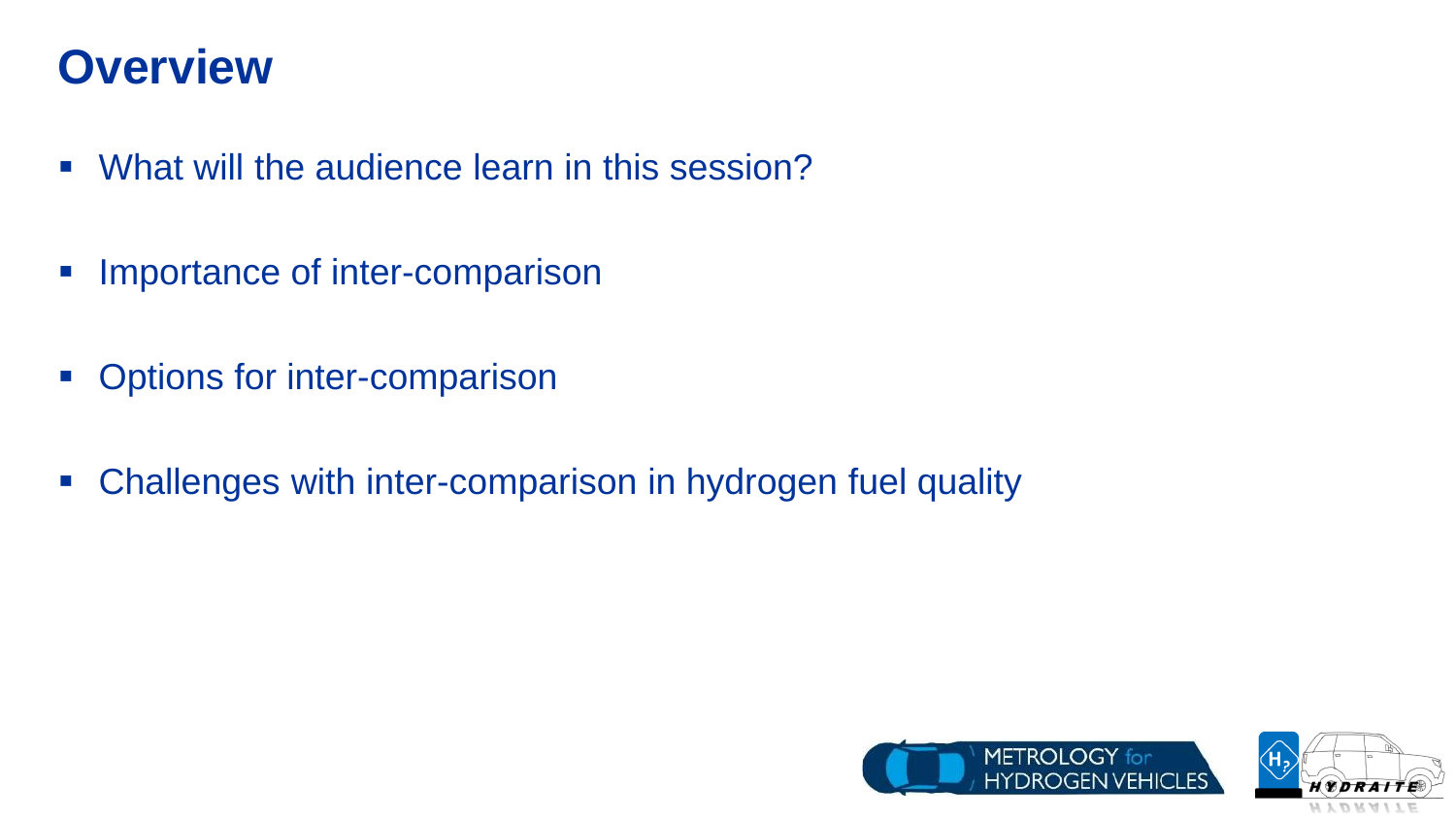# **Laboratory inter-comparison**

- What?
	- testing the "same samples" by different laboratories and comparing the results
- Why?
	- Check the ability of laboratories to deliver accurate testing results to their customers: **proficiency testing**
	- Find out whether a certain analytical method performs well and is fit for its intended purposes: **collaborative method validation study**



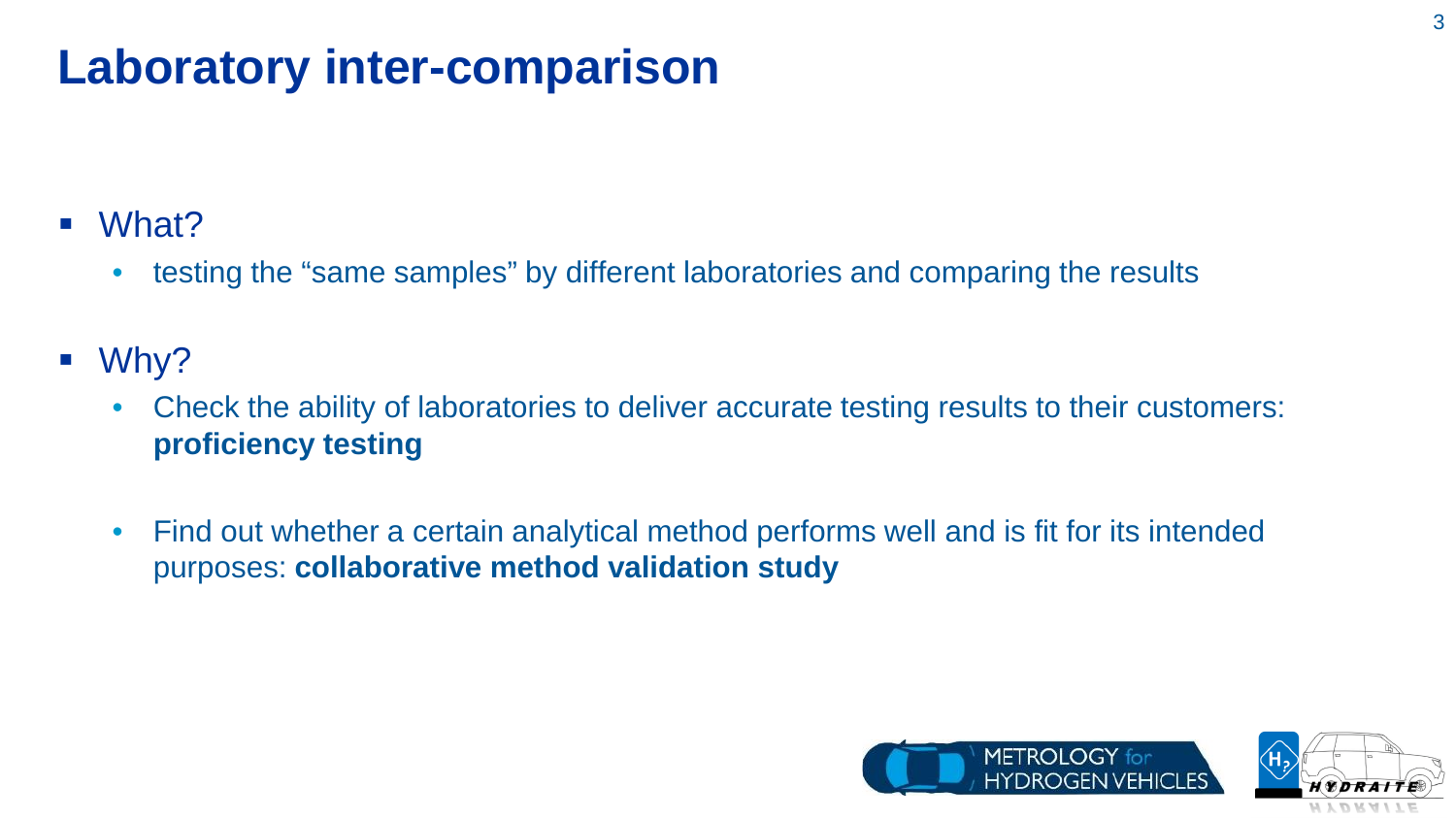# **Laboratory equivalence**

#### **HyCoRA studies**

Table 9. Comparison between NPL and Smart Chemistry results. Additional analysis by SINTEF is also shown for sample #4.

|                           | #1           |               | #2           |            | #4        |            |               | #5           |            | #6           |               |  |
|---------------------------|--------------|---------------|--------------|------------|-----------|------------|---------------|--------------|------------|--------------|---------------|--|
|                           | SC           | NPL           | SC           | <b>NPL</b> | SC        | <b>NPL</b> | <b>SINTEF</b> | SC           | <b>NPL</b> | SC           | NPL           |  |
| Water                     | $\leq 1$     | 2.93          | $\leq 1$     | 2.51       | 1.3       | 13.2       |               | $\leq 1$     | 3.44       | $\leq 1$     | 1.38          |  |
| Nitrogen                  | < 5          | 4.8           | 8.3          | 18.25      | 452       | 579        |               | 41.0         | 89.3       | 49.4         | 87.69         |  |
| Argon                     | ${}_{< 0.4}$ | $\leq 1$      | ${}_{0.4}$   | $\leq 1$   | 4.3       | $\leq 1$   |               | 0.48         | $\leq 1$   | 0.51         | $\leq 1$      |  |
| <b>Helium</b>             | 10           | < 20          | < 10         | < 20       | < 10      | < 20       |               | < 10         | < 20       | < 10         | < 20          |  |
| Oxygen                    | $\leq 1$     | 0.59          | $\leq 1$     | 0.67       | 1.8       | < 0.5      |               | 3.1          | 4.84       | 4.8          | 0.272         |  |
| Carbon dioxide            | ${}_{< 0.1}$ | < 0.02        | ${}_{< 0.1}$ | < 0.02     | 0.37      | 0.316      | 0.250         | ${}_{< 0.1}$ | 0.0306     | ${}_{< 0.1}$ | ${}_{< 0.02}$ |  |
| Carbon monoxide           | 0.0022       | ${}_{< 0.02}$ | 0.0010       | < 0.02     | 0.0093    | < 0.02     |               | 0.0030       | < 0.02     | 0.0017       | < 0.02        |  |
| <b>Methane</b>            | 0.21         | ${}_{< 0.02}$ | 0.60         | 0.0491     | 17        | 14.28      | 12            | 0.22         | 0.242      | < 0.2        | < 0.02        |  |
| <b>Ethane</b>             |              |               |              |            | 5.6       | 319        | 400           |              |            |              |               |  |
| Propane                   |              |               |              |            | 8.7       | 0.117      | 1             |              |            |              |               |  |
| N-butane                  |              |               |              |            | 15        | 0.46       | 1             |              |            |              |               |  |
| <b>Total hydrocarbons</b> | 0.22         | < 0.02        | 1.7          | < 0.02     | 47        | > 200      |               | 1.2          | < 0.02     | 0.27         | < 0.02        |  |
| <b>Total sulphur</b>      | 0.000016     | < 0.001       | 0.000010     | < 0.001    | 0.0000042 | < 0.001    |               | 0.000015     | < 0.001    | 0.000016     | < 0.001       |  |
| <b>Total halogenates</b>  | 0.00067      | < 0.052       | 0.0026       | < 0.052    | 0.0062    | < 0.052    |               | 0.0028       | < 0.052    | 0.0035       | < 0.052       |  |





**Reliability** 

**Confidence**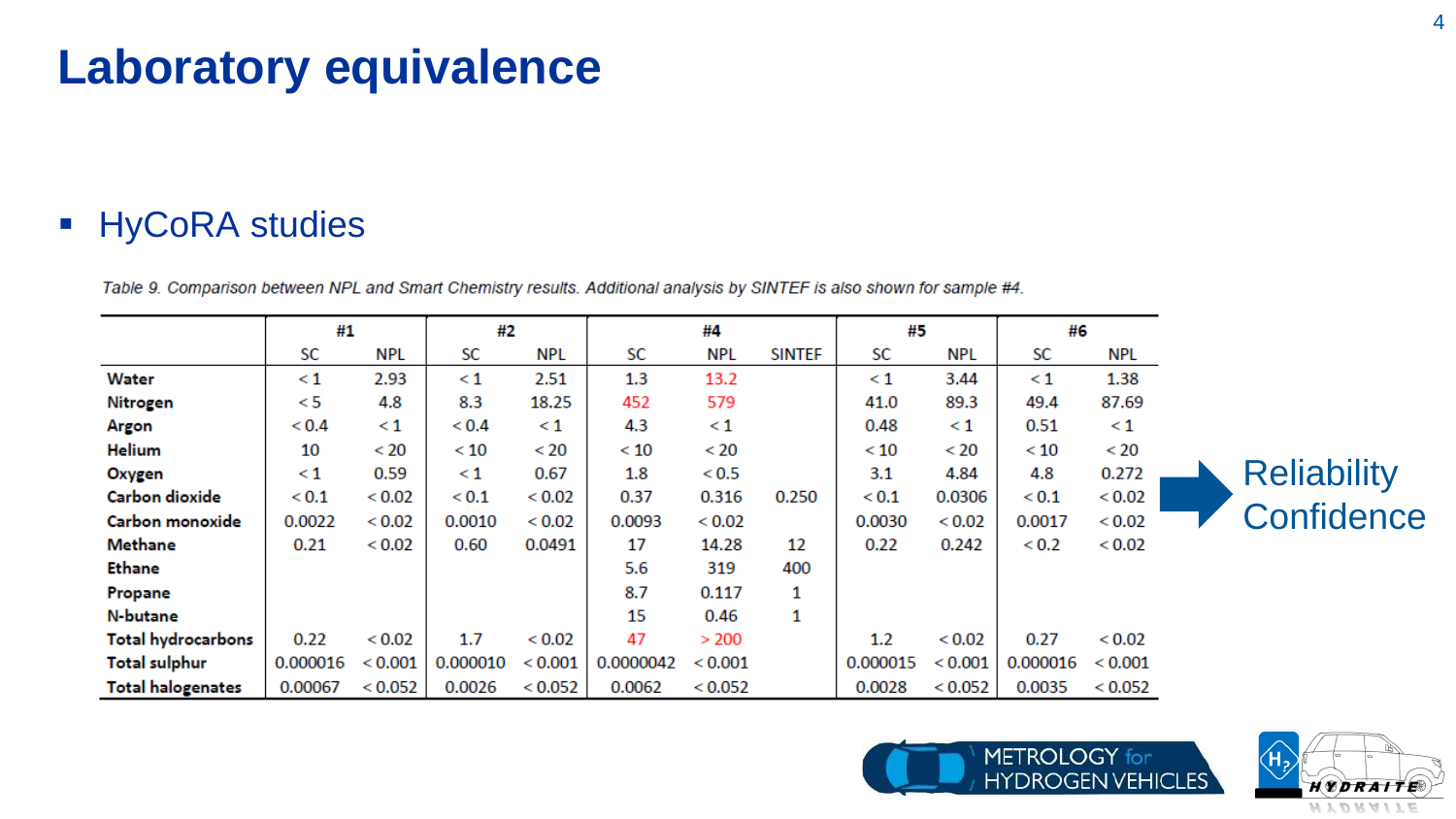### **Measurement challenge**

#### **Inter-comparison challenges**

- Material (artefact, reference material)
	- Amount fraction
	- Stability
	- Volume and pressure
- Number of participants: *n* > 6
- Logistic (transport regulation)









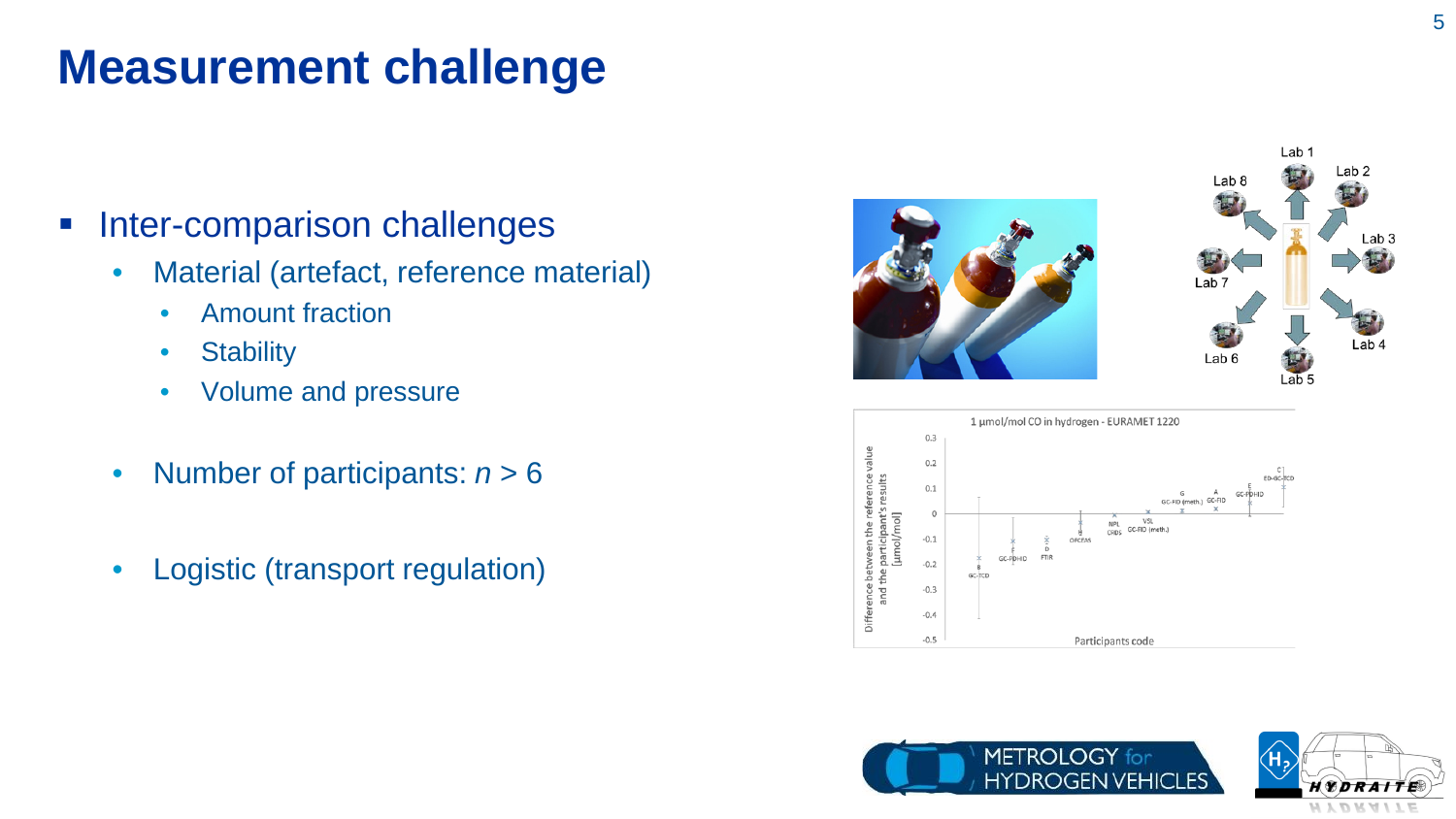# **Inter-comparison - Euramet 1220**

1<sup>st</sup> inter-comparison for Hydrogen purity

Validation of laboratory measurement:

- Test method
- Calibrant
- Staff

#### CO and  $H_2S$  chosen for study

Industrial laboratories and NMI's







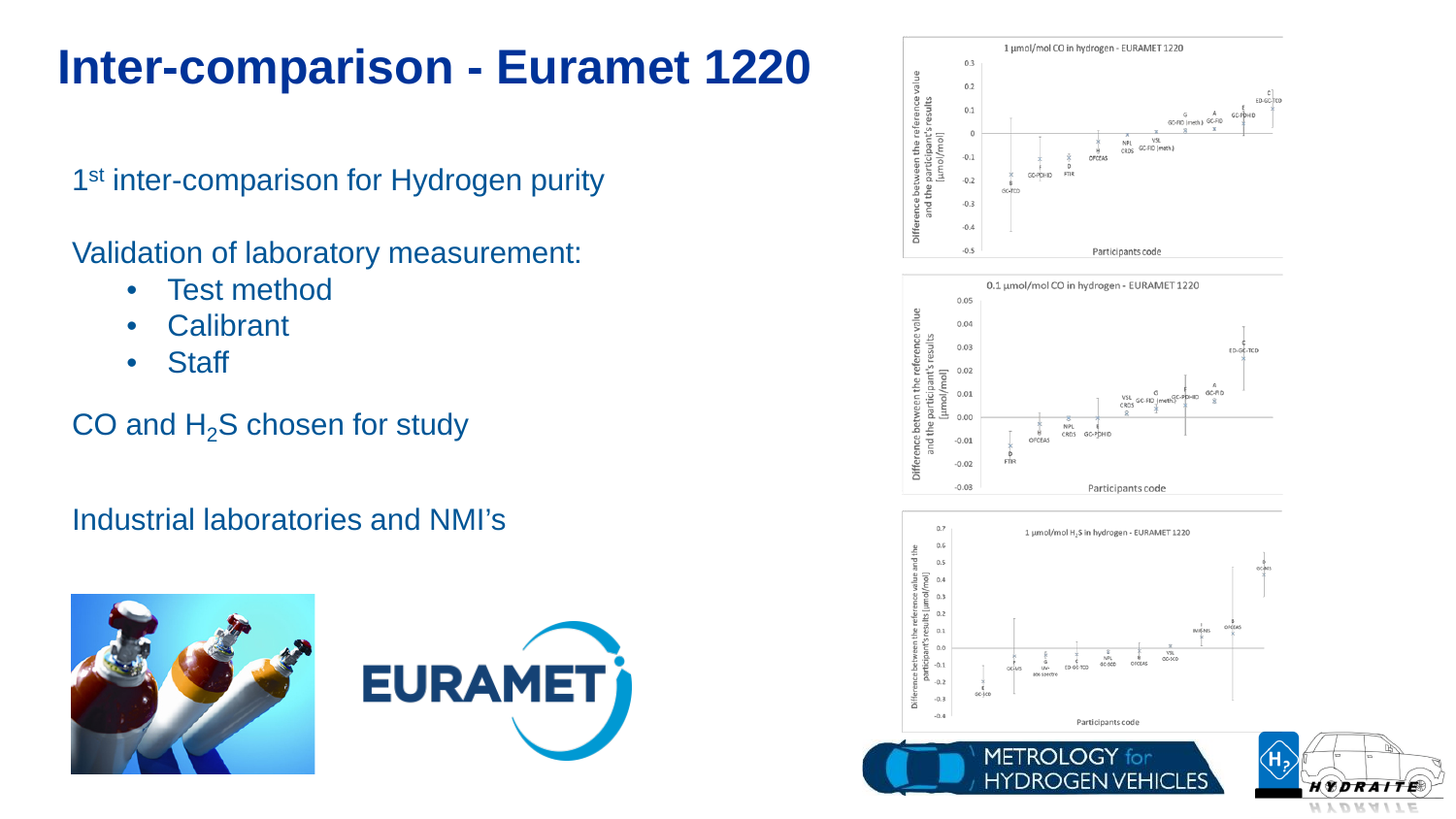### **MetroHyVe inter-comparison**





|                  | amount fraction [µmol/mol] |
|------------------|----------------------------|
| CO               | $0.1 - 1.0$                |
| H <sub>2</sub> S | $0.02 - 0.5$               |
| $\mathsf{N}_2$   | $50 - 500$                 |
| $H_2O$           | $1 - 10$                   |



#### H2comparison@npl.co.uk



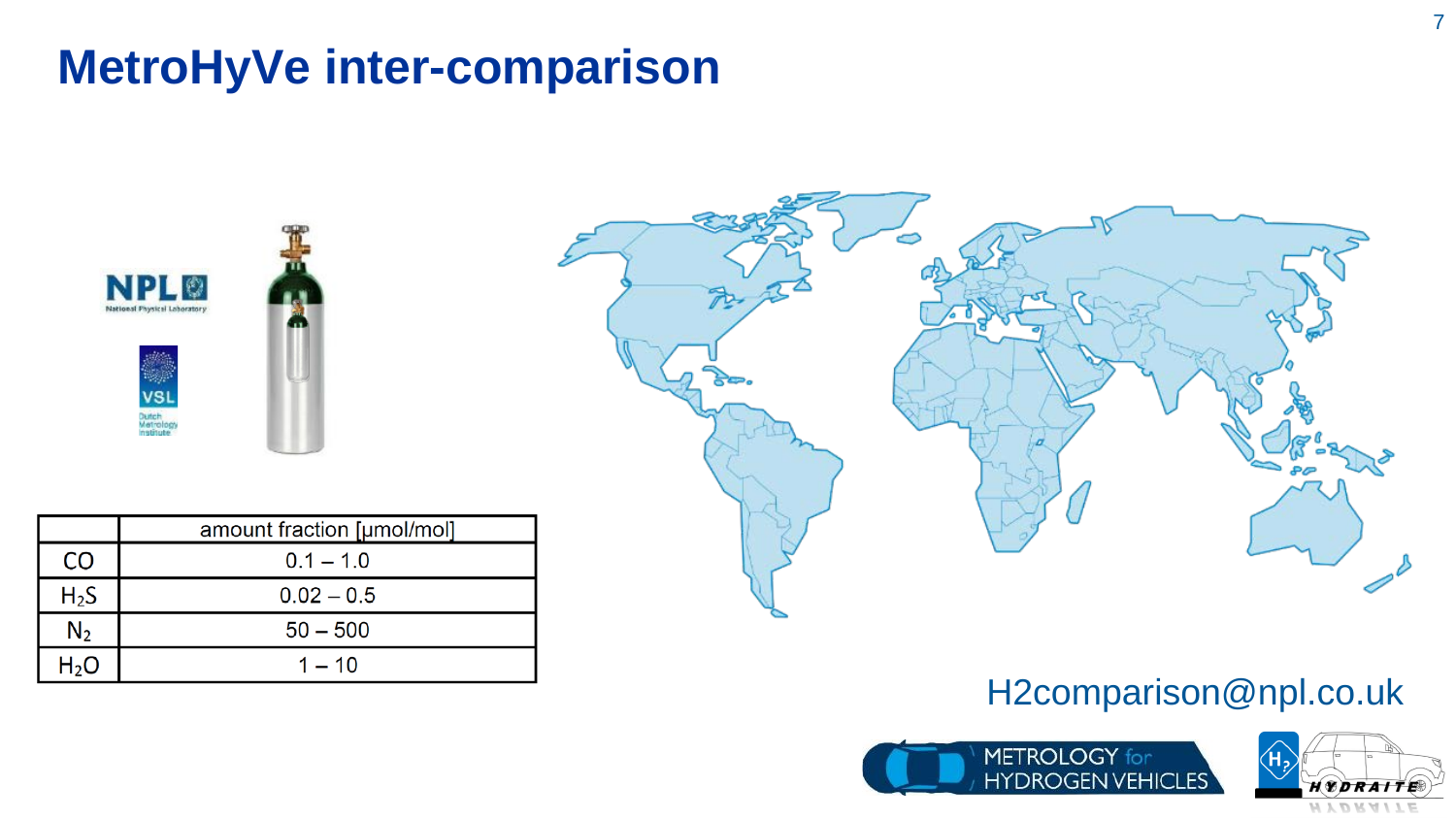# **Hydrogen Purity Analysis**

**International comparison for laboratory analysis**

|                  | <b>NPL©</b><br>National Physical Laboratory<br>m<br>W,<br><b>VSL</b><br>Dutch<br>Metrology<br>Institute |                  |                  |                       |                |                           |                  |                           |                           |              |              |
|------------------|---------------------------------------------------------------------------------------------------------|------------------|------------------|-----------------------|----------------|---------------------------|------------------|---------------------------|---------------------------|--------------|--------------|
|                  | amount fraction [µmol/mol]                                                                              | Lab <sub>1</sub> | Lab <sub>2</sub> | Lab <sub>3</sub>      | Lab 4          | Lab <sub>5</sub>          | Lab <sub>6</sub> | Lab <sub>7</sub>          | Lab 8                     | Lab 9        | Lab 10       |
| CO               | $0.1 - 1.0$                                                                                             | $\checkmark$     | $\mathbf x$      | $\mathbf{\mathbf{x}}$ | ✔              | $\checkmark$              |                  | $\checkmark$              | $\mathbf x$               |              |              |
| $H_2S$           | $0.02 - 0.5$                                                                                            |                  | $\checkmark$     |                       | $\mathbf x$    | $\checkmark$              | $\checkmark$     | $\boldsymbol{\mathsf{x}}$ | $\checkmark$              | $\mathbf x$  |              |
| $N_2$            | $50 - 500$                                                                                              |                  | $\checkmark$     | $\checkmark$          | $\pmb{\times}$ | $\mathbf x$               | $\checkmark$     | $\checkmark$              | $\checkmark$              | $\checkmark$ | $\checkmark$ |
| H <sub>2</sub> O | $1 - 10$                                                                                                | $\pmb{\times}$   | $\checkmark$     | $\checkmark$          | ✓              | $\boldsymbol{\mathsf{x}}$ | $\mathbf x$      | $\boldsymbol{\mathsf{x}}$ | $\boldsymbol{\mathsf{x}}$ | ✔            | $\checkmark$ |

#### H2comparison@npl.co.uk



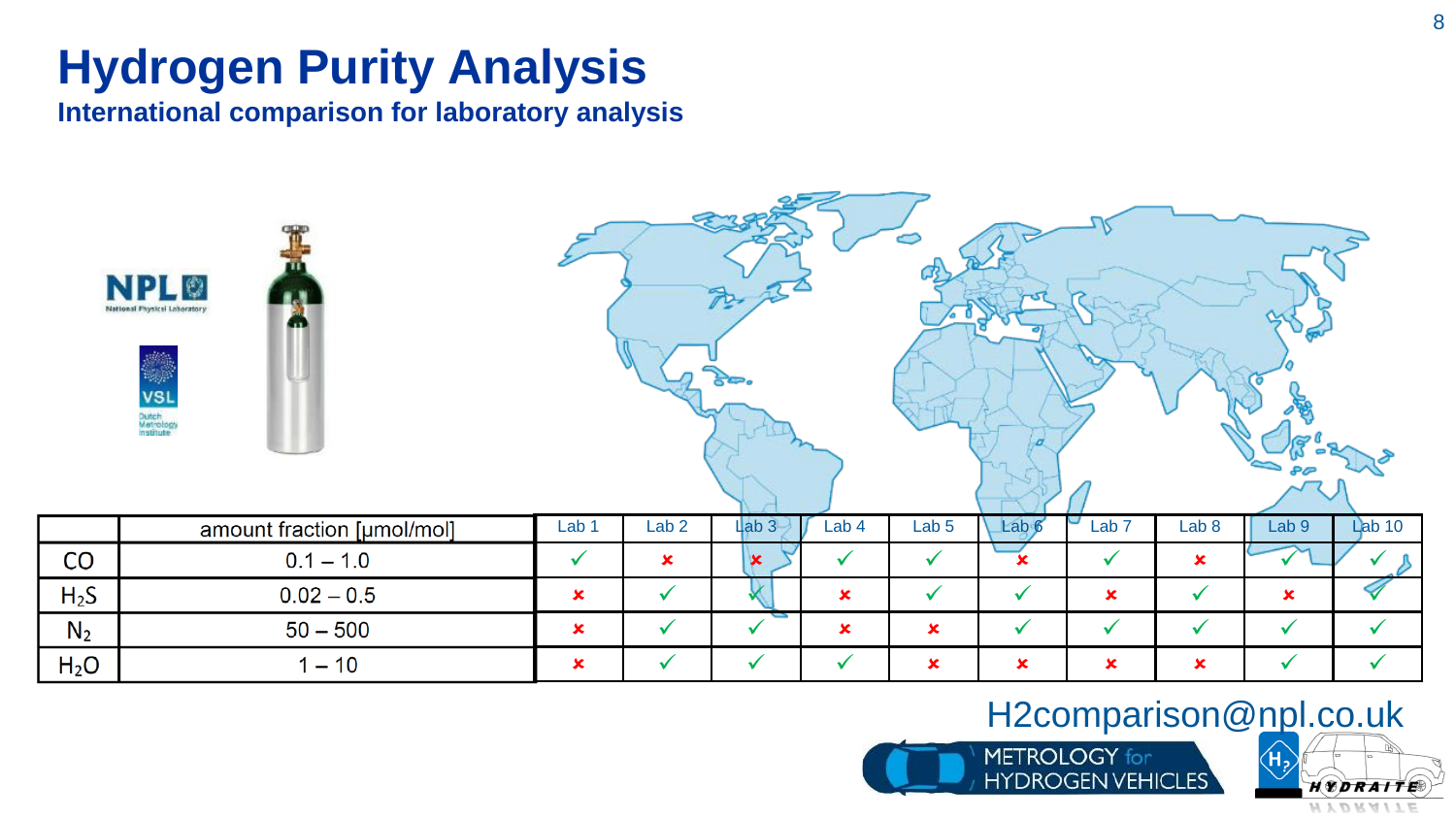# **HYDRAITE inter-comparison on real samples**

| Sample number - vessel identifier               |                                | Lab 1 - Hydr 02                                                                                                             | Lab 2 - Hydr 02 | <b>Lab 3 - Hydr 02</b> | Lab 1 - Hydr 08 | <b>Lab 2 - Hydr 08</b>   | <b>Lab 3 - Hydr 08</b> |  |  |  |  |
|-------------------------------------------------|--------------------------------|-----------------------------------------------------------------------------------------------------------------------------|-----------------|------------------------|-----------------|--------------------------|------------------------|--|--|--|--|
| measured species                                | <b>Limit ISO</b><br>14687:2018 | <b>Result +/- Uncertainty</b><br>uncertainty of calibration gas, instrument and measurement taken into account with $k = 2$ |                 |                        |                 |                          |                        |  |  |  |  |
|                                                 | <i>in ppmv</i>                 | in ppmv                                                                                                                     |                 |                        | in ppmv         | in ppmv                  | in ppmv                |  |  |  |  |
| H <sub>2</sub> O                                | 5                              | $3 \pm 0.2$                                                                                                                 | $2.63 \pm 0.15$ |                        | $3 \pm 0.2$     | $0.67 \pm 0.10$          |                        |  |  |  |  |
| <b>Total non methane</b><br><b>Hydrocarbons</b> | 2                              | < 0,1                                                                                                                       | < 0.10          | 0.11                   | < 0,1           | < 0.10                   | 0.58                   |  |  |  |  |
| CH <sub>4</sub>                                 | 100                            | < 0,1                                                                                                                       | < 0.020         | 0.0073                 | < 0,1           | < 0.020                  | 0.069                  |  |  |  |  |
| O <sub>2</sub>                                  | $\overline{5}$                 | $1,1 \pm 0,1$                                                                                                               | < 0.30          |                        | < 0,1           | < 0.30                   | $\sim$                 |  |  |  |  |
| He                                              | 300                            | < 10                                                                                                                        | < 30            |                        | < 10            | < 30                     | $\sim$                 |  |  |  |  |
| Ar                                              | 300                            | < 0,1                                                                                                                       | < 0.30          |                        | < 0,1           | < 0.30                   | $\sim$                 |  |  |  |  |
| N <sub>2</sub>                                  | 300                            | $9,8 \pm 0,7$                                                                                                               | $2.52 \pm 0.33$ | $\sim$                 | $9.9 \pm 0.6$   | $6.45 \pm 0.34$          | 7.1                    |  |  |  |  |
| CO <sub>2</sub>                                 | 2                              | < 0.9                                                                                                                       | < 0.020         |                        | < 0.9           | < 0.020                  |                        |  |  |  |  |
| CO                                              | 0,2                            | < 0,003                                                                                                                     | < 0.030         | 0.0016                 | < 0,003         | < 0.030                  | 0.0014                 |  |  |  |  |
| <b>Total sulfur compounds</b>                   | 0,004                          | < 0,001                                                                                                                     | < 0.0010        | 0.00013                | < 0,001         | < 0.0010                 | 0.000011               |  |  |  |  |
| <b>HCOH</b>                                     | 0,2                            | < 0,003                                                                                                                     | < 0.018         |                        | < 0,003         | < 0.018                  |                        |  |  |  |  |
| <b>HCOOH</b>                                    | 0,2                            | < 0,003                                                                                                                     | < 0.013         |                        | < 0,003         | < 0.013                  | $\sim$                 |  |  |  |  |
| NH <sub>3</sub>                                 | 0,1                            | < 0,01                                                                                                                      | < 0.020         |                        | < 0,01          | < 0.020                  | ۰                      |  |  |  |  |
| H2S                                             | subset of TS                   | < 0,007                                                                                                                     | $\sim$          |                        | < 0,007         | $\sim$                   |                        |  |  |  |  |
| <b>COS</b>                                      | subset of TS                   | < 0,003                                                                                                                     |                 |                        | < 0,003         | $\overline{\phantom{a}}$ | $\sim$                 |  |  |  |  |
| Halogenated compounds                           | 0,05                           | < 0,001                                                                                                                     | < 0.020         | 0.0064                 | < 0,001         | < 0.020                  | 0.0124                 |  |  |  |  |



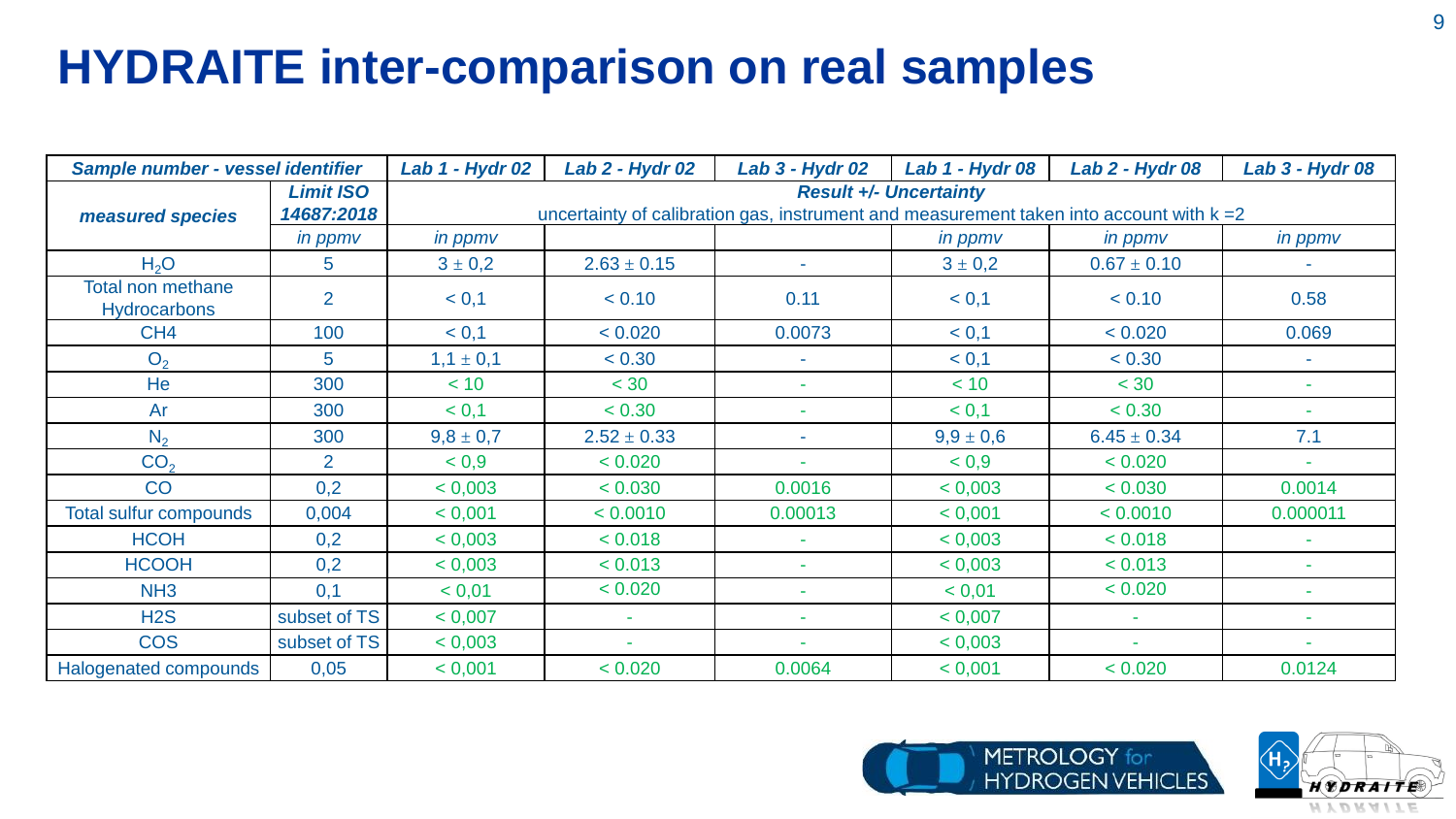# **Inter-laboratory comparison summary**

- Few inter-comparison on Hydrogen fuel (Euramet 1220, MetroHyVe)
- Two designs:
	- 1-2 gas **cylinders shared** between participants
		- Simple preparation
		- Complex logistic (shipment) and long term stability needed
	- **Batch** of cylinders (i.e. 1 per participant)
		- Complex preparation (preparation and homogeneity of the batch)
		- Simple logistic (1 shipment) and short term stability
- Two type of material/artefact:
	- Gas standard (few compounds in gas cylinder)
	- Real samples (difficulty to have measurable amount fraction of contaminant)
- Identify equivalence and difference (propose corrective action plan)







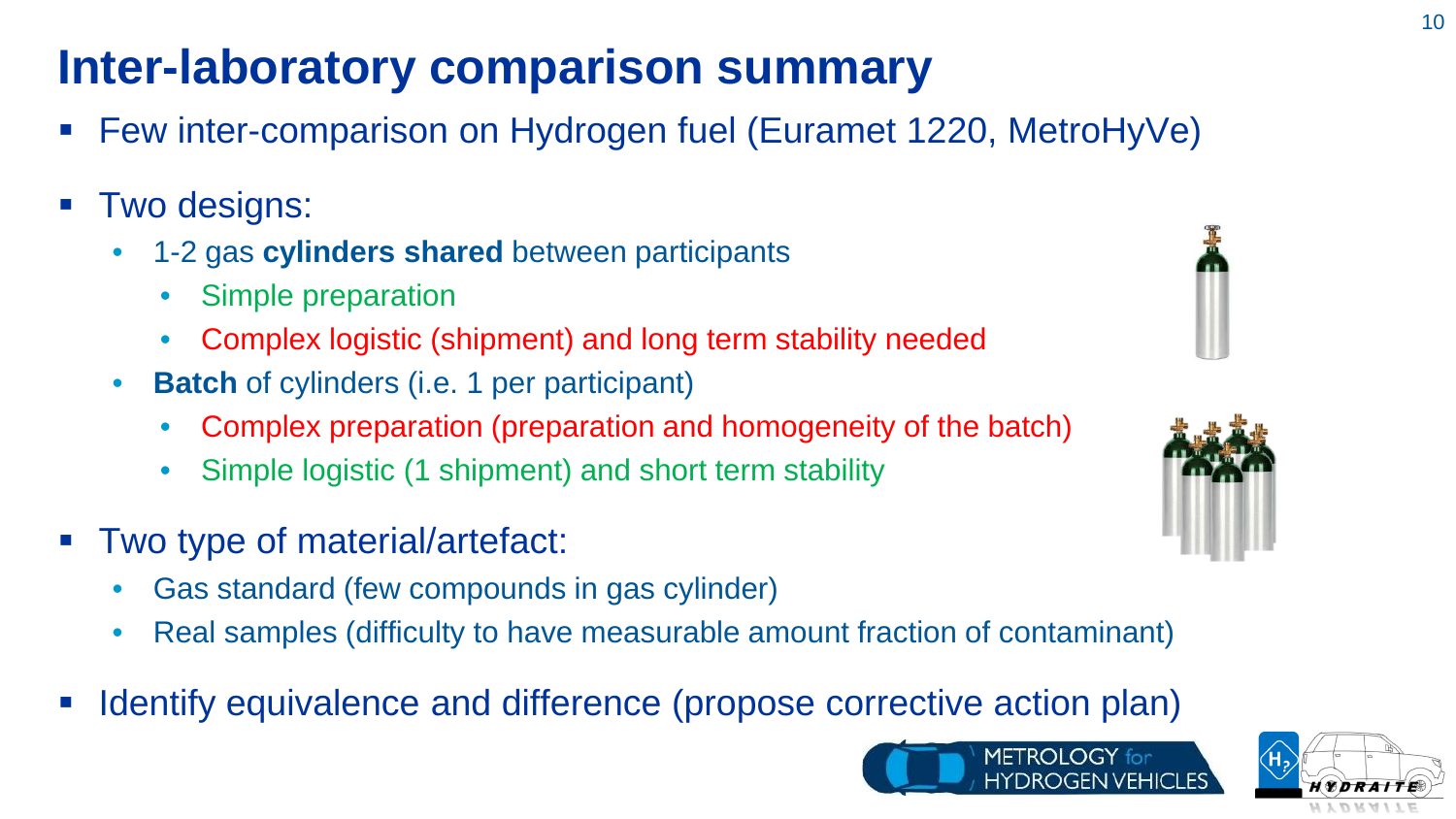## **New challenges**

- Needs of inter-comparison scheme for H2 quality according to ISO 14687, EN17124:2018 and ISO 21087:2019
- Artefact / Reference materials:
	- Real sample: almost no contaminant present
	- Preparation of fake sample: not technically available
- Inter-comparison organisation:
	- preparation cost supported by EU project (after 2019, potentially EMPIR MetroHyVe 2 and EMPIR Decarb (Grade A)
	- Number of participant
	- Cylinder transport (stability / regulation)

METROLOGY for





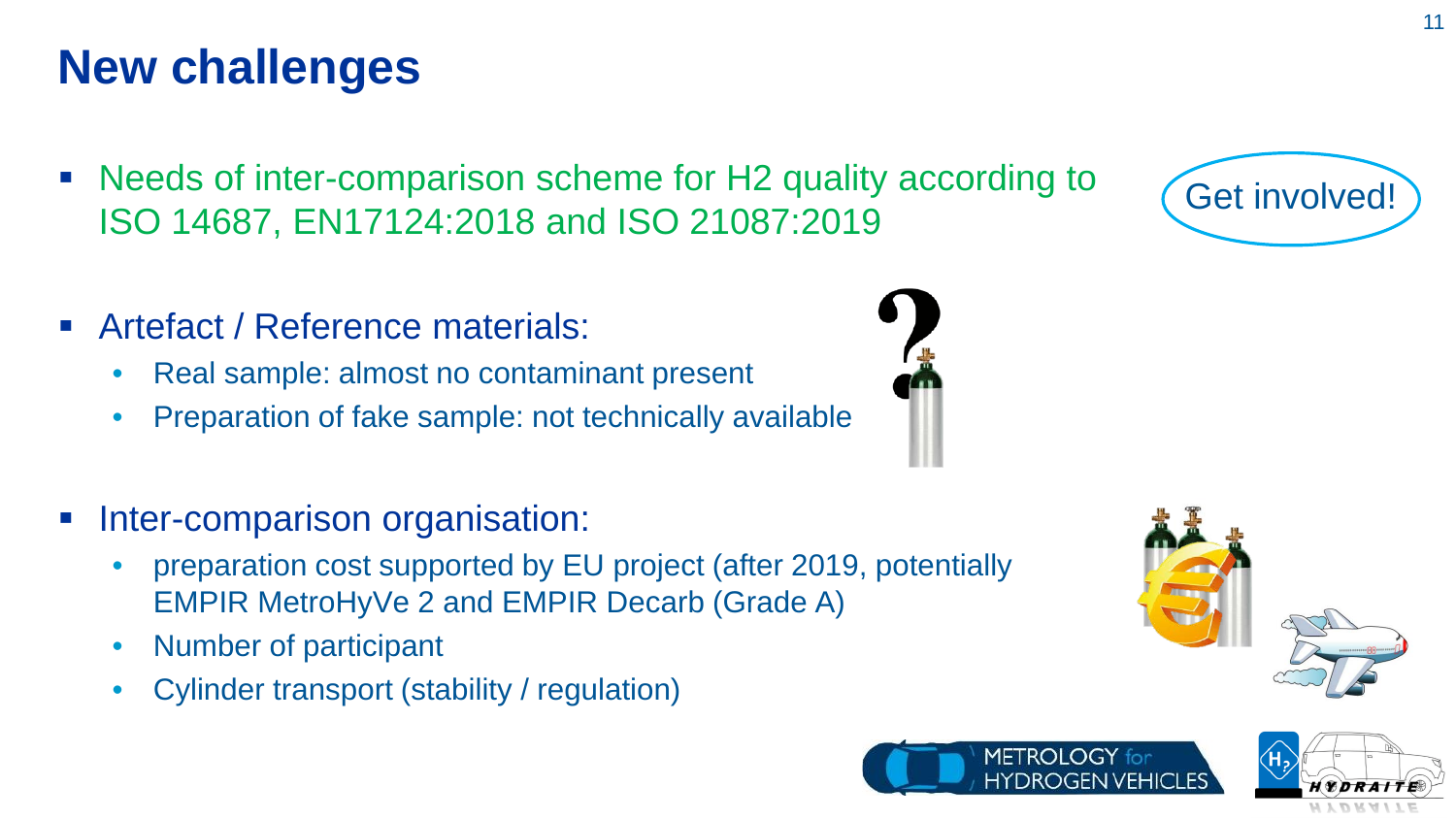### **Available resources**

- **Reports EURAMET 1220**
- **ISO 17034:2016**
- In 2020 MetroHyVe inter-comparison report